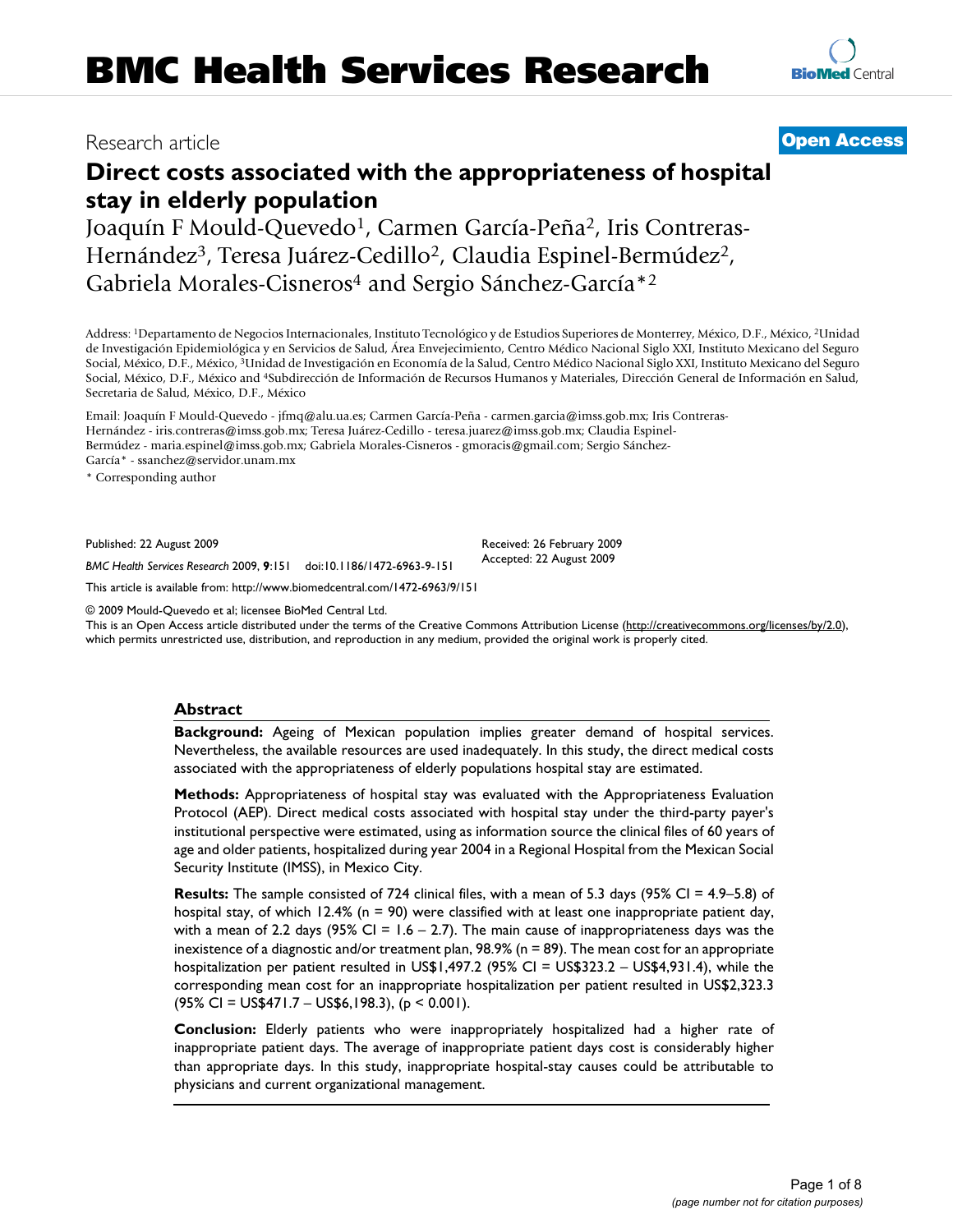## **Background**

Ageing of the Mexican population is one of the higher impact phenomena which began manifesting during the XX Century, and which will undoubtedly be an essential element in the creation of the history of Mexico in the XXI Century. Life expectancy of Mexicans doubled during the second half of the last century, raising from 36 years in 1950 to 74 years in year 2000, and it is expected to reach 80 years in 2050 [[1](#page-7-0)].

Ageing of the population will imply a greater demand of health services, as a consequence of the high rates associated morbidity. Among the diseases of the elderly population are chronic-degenerative conditions, that make them fragile and turns them into a population that utilize many health services. However, it is well known that part of the hospital resources are used inadequately, either because the patients receive assistance that does not turn into health benefits or because care services could be provided at different institutional levels representing lower costs  $[2,3]$  $[2,3]$  $[2,3]$ .

Evaluation of resource use in hospital health systems allows to establish the necessary actions which will correct the identified organizational problems. Unjustified hospital admissions and stays of elderly patients, do not only increase costs but are also related to poor health service and higher mortality resulting from several complications that come together, for instance, hospital infections, pressure ulcers or venous thrombosis, among others. Thus, the permanent evaluation of hospital service utilization is an essential topic that must be considered to improve resource assignment and to increase the quality of medical assistance in institutions that render services [\[4,](#page-7-3)[5](#page-7-4)].

There are several reports that have calculated inappropriate utilization figures. However, very few have studied the associated factors [\[6](#page-7-5)-[8\]](#page-7-6).

Finally, the economic analysis of health services provided to the elderly population was done in general terms by other researchers [\[9,](#page-7-7)[10\]](#page-7-8), concluding that the associated costs including medical assistance required by the elderly are higher in comparison to the rest of the population. Then again, the cost of appropriate and inappropriate hospital stay in the elderly population has not been identified, at least in developing countries where medical practice vary and could have important effects on the hospital budgets in comparison with other developed countries. Even if medical costs would be expected to be lower in developing countries this expenses could have a significant impact over health budgets. Previous studies of inappropriate hospital length of stay showed that this phenomenon is mainly generated by doctors whom are not required to justify individual hospital stay, and hence there is an incentive to prolong hospitalization when there are empty beds [[11](#page-7-9),[12\]](#page-7-10). In addition, other researchers identified a number of key causes of inappropriate admissions and lengths of stay, including: the limited capacity of health and social care resources; poor communication between primary and secondary care clinicians and the cautiousness of clinicians who manage patients in community settings [\[13](#page-7-11)]. In this sense, economic literature have been elaborated in order to estimate direct medical costs of length of stay and to estimate budget impact of inappropriate hospitalizations [[14,](#page-7-12)[15](#page-7-13)]. The aim of this study was to estimate direct medical costs associated with inappropriateness hospitalizations days in the elderly population within a representative Mexican hospital.

## **Methods**

A retrospective study was conducted, reviewing clinical files of 60 years of age and older patients  $(n = 7,540)$ admitted from January 1st to December 31st of 2004 within the Mexican Social Security Institute (IMSS).

The IMSS was created by law in 1943 and is funded by the government, employers, and employees. It is a social security system; therefore, the only requirement to be registered is to be employed, regardless of one's state of health. Workers, their parents, and other close relatives are assigned to a Family Medicine Unit, which is the primary health care provider. The IMSS offers a comprehensive package of benefits that include health care services at all levels of care and economic benefits such as a pension. Medical services are provided by levels of care and a reference system. Mexico City has a population of nearly 860,000 adults aged 60 years and older, 418,000 of whom (48.6%) are affiliated to the IMSS. IMSS has 16 general hospitals in Mexico City. From those, the General Hospital "Dr. Carlos Mac Gregor Sánchez Navarro" was selected. This hospital is one of the biggest hospitals in Mexico City and it has 278 total beds. A total of 465 physicians and 705 nurses work there. General services as internal medicine, surgery, intensive care, pediatrics, plus some specialized services such as hematology, nephrology integrate the services provided.

The size of the sample was estimated assuming that 10% of the hospital admissions are inappropriate [[16](#page-7-14)], with an accuracy of 0.02 and a reliability level of 95%. The required sample was of 863 files, plus a 20% considering the exclusion criteria. The files were selected simply by random.

We excluded files of patients with voluntary hospital discharges, patients with illegible files, lacking information necessary for evaluation, files of patients transferred to other hospitals and those that were not found when the information was collected.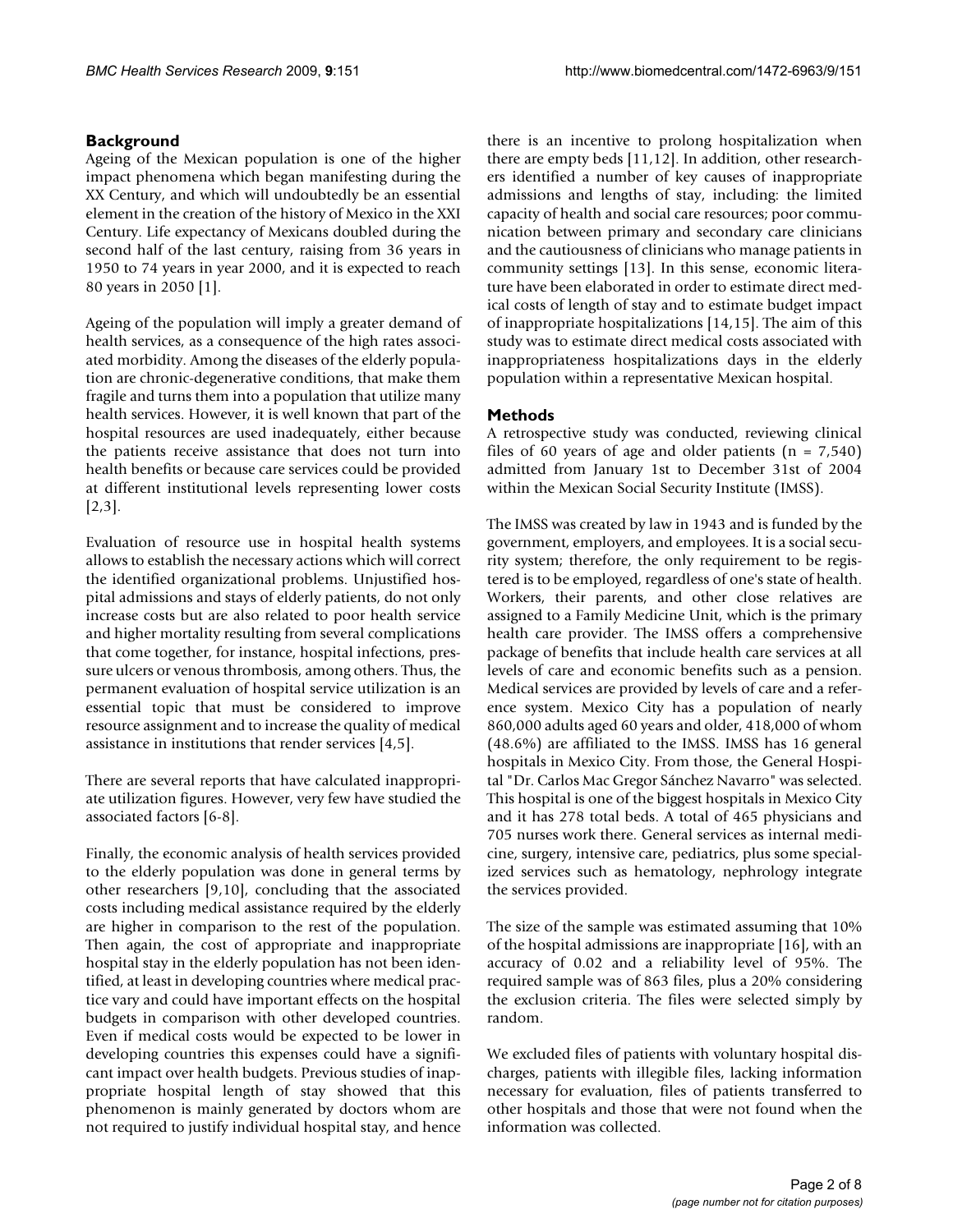The unit of analysis was made up of the admission process clinical hospital file registries, first days and subsequent patient days to admission, with the exception of the medical discharge day. The version adapted to Spanish and validated in the elderly population by our Appropriateness Evaluation Protocol (AEP) group was used as a tool to determine hospitalization appropriateness of the study subjects [\[17-](#page-7-15)[19\]](#page-7-16). The AEP was previously validated in elderly Mexican population in 2005 [[16\]](#page-7-14). The first AEP set comprised 16 criteria that establish the need for hospitalization on the hospital admission day. The first ten criteria were related with the severity of the patient's clinical condition, while the remaining six criteria were associated with frequency with which the provided health services were utilized. The presence of at least one of these criteria on the first admission day was enough to consider it appropriate; on the other hand, it was considered inappropriate when it did not comply with any of the criteria. In addition, to determine the need for further days of stay subsequent to the admission day -with the exception of the admission day itself-, we used a second AEP set comprising 27 criteria related with medical service rendered, nursing services and the patient's clinical condition. As in the previous case, compliance with one sole criterion was sufficient to consider the patient days reviewed as appropriate and inappropriate when it did not comply with any of the criteria. Likewise, admission causes and inappropriate patient days were reported.

A group of three nurses with bachelor degrees was previously trained in AEP handling and application. The intrareviewer agreement of hospital admissions presented a Kappa coefficient of >80%, while patient days yielded Kappa>86%. Regarding to inter-reviewer agreement, the result was Kappa>93%, and >85% for admission and patient days, respectively.

Age and gender were also collected as well as admission service and comorbidity. Comorbidity was defined as the presence of one or more disorders (or diseases) in addition to a primary disease or disorder.

The economic analysis consisted of an estimate of direct medical costs associated with appropriate and inappropriate assistance provided to the subjects included in the study during their hospital stay. Direct medical costs include all related costs generated during the hospitalization of patients (drugs, laboratory and radiologic exams, inter-visits to other specialists, procedures, emergency and administrative expenses). Neither out-of-pocket expenses nor indirect costs (productivity losses) are included since the perspective is from the third-party payer's.

The economic analysis procedure was realized by resource identification, measurements and valuation. Identification and measurement of the resources was carried out through a review of the clinical files to generate a listing of goods and services used in every hospital stay, identifying the headings corresponding to patient days, surgeries, special procedures, laboratory tests and office examinations, medication and inter-visits to other specialists.

Cost estimates were obtained applying the unitary costs of goods and services used in every hospital stay, which were obtained from IMSS institutional data base, accessing <http://www.imss.gob.mx>web page, as well as from the notices of IMSS Planning and Finance Division, 2006. The costs are expressed in US Dollars according to the 2006 exchange rate officially reported by Banco de México. No discount rate was applied, since the analysis horizon was within one year.

## *Statistical Analysis*

Of the total of identified hospital stays, values of the mean of the interest socio-demographic and clinical variables were obtained, and the cases corresponding to sex, age range, service to which the patient was admitted, appropriate admission, length of stay (in days) and number of comorbidities conditions were determined. Similarly, the reasons why the admission was considered as inappropriate and patient days were identified and estimated. The ratio of inappropriate days refers to the number of inappropriate length of stay per patient measured in days divided by the number of total patient days (appropriate plus inappropriate) by 100.

Mean inappropriate days only considering patients who presented inappropriate days.

Regarding the patient days: direct medical costs per patient with their reliability intervals were estimated at 95% (95% CI). Mean costs of appropriate and inappropriate patient days were calculated from the mean cost for each group (patients). In addition, the mean costs were compared through the t-student test for independent samples, with a 95% significance level.

Finally, a multivariate analysis was performed to find out what impact do socio-demographic factors (sex and age) and clinical factors (appropriate admission, length of stay, number of comorbidities conditions and inappropriate patient days) have on the hospital stay's total cost.

The patient days cost was transformed to a natural logarithm in the multivariate analysis to reduce the variability shown by costs estimated for patients with different pathologies and several severity levels: The latter result in heterogeneous patient days and different quantities of hospital resource use. Sex and admission variables were handled as dichotomies, while age, length of stay, number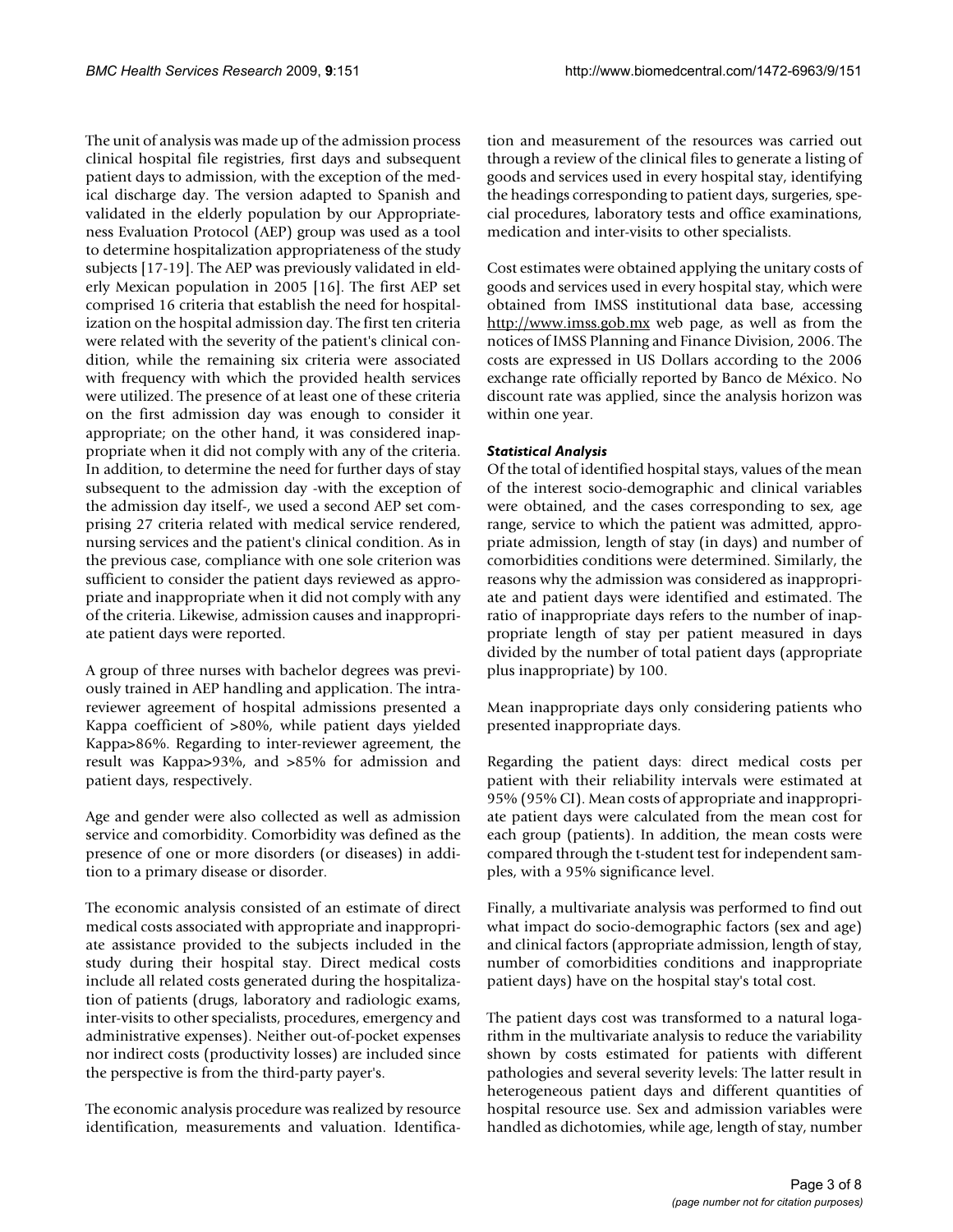of comorbidity conditions and inappropriate days variables were handled as a continuum. Variables used in the multivariate analysis were chosen from the available factors founded in the hospital clinical files for each patient.

The Ordinary Least Squares assumption evaluation was done paying special attention to the homoscedasticity (assessed with the Breusch-Pagan and White tests), as the transversal cohort of patients included in the sample presented atypical factors, such as hospital stays that lasted more than 90 days and variation in the use of resources resulting from the diversity of reasons for medical assistance.

## *Ethics*

The research protocol for this study (2004-3607-0009) was reviewed and approved by the Local Commission of Health Research and the Sub-Committee of Ethics of the Mexican Social Security Institute, Delegation 3 and 4 in Mexico City.

## **Results**

## *General Characteristics*

A total of 1,036 hospital clinical files were selected, of which  $31.2\%$  (n =  $312$ ) were excluded given that they did not fulfill the age or the admission period criteria. The final sample comprised 724 files: 51.9% females with an average age of 76.9 ( $\pm$  9.2) years and the remaining 48.1% males with an average age of 73.9 ( $\pm$  8.0) years.

## *Inappropriate Admission and Hospital Stays*

The patient days mean was  $5.3$  (95% CI =  $4.9-5.8$ ) days, with 5.6 (95% CI = 4.9–6.3) and 5.0 (95% CI = 4.6–5.5) days for females and males, respectively.

Of the 724 hospital admissions, only 1.5% ( $n = 11$ ) were classified as inappropriate. Those admitted inappropriately had more inappropriate patient days (17.1%), in comparison to those whose admissions were appropriate (5.0%). Among the 1.5% patients admitted inappropriately, who only required nurse assistance were  $63.6\%$  (n = 7). On the other hand,  $27.3\%$  (n = 3) of the patients required assistance from a hospital specialized in chronic diseases; and premature admission of one day or more previous to appointments for tests resulted in 9.1% (n = 1).

From the 724 files reviewed,  $12.4\%$  (n = 90) were classified with at least one day of inappropriate hospital stay. The mean of inappropriate patient days per patient of the 90 files was 2.2 days (95% CI = 1.6 – 2.7). The reasons for considering them as inappropriate stays were that there was no diagnostic plan and/or treatment, 98.9% ( $n = 89$ ); that there was a planned discharge without written orders, 3.3% ( $n = 3$ ); there was no work at the hospital those days (certain diagnostic procedures are not performed during the weekend or in holidays), 2.2% ( $n = 2$ ); patient programmed for diagnostic tests or treatment (including surgery) whose appointment was cancelled due to any other reason (for instance, an emergency case is put before an elective case or essential personnel from the hospital was ill, etc.)  $1.1\%$  (n = 1); and, others 2.2% (n = 2). It is worth pointing out that five files fulfilled more than one of these causes.

Five percent  $(5.1\%, n = 198)$  of the 3891 days of hospital stays were classified as inappropriate. Table [1](#page-4-0) shows the ratio of inappropriate patient days according to the characteristic of the sample.

## *Direct medical costs and associated factors*

Mean costs of inappropriate hospital days was calculated from the mean cost of 90 patients (files) founded in our sample. The mean cost for an appropriate hospitalization per patient resulted in US\$1,497.2 (95% CI = US\$323.2 – US\$4,931.4), while the corresponding mean cost for an inappropriate hospitalization per patient resulted in US\$2,323.3 (95% CI = US\$471.7 – US\$6,198.3), showing statistically significance difference among them ( $p <$ 0.001). Differences are mainly explain due to the higher number of unnecessary days the patient is treated in the hospital using healthcare resources such as additional laboratory and gabinet exams (7%), inter-visits to other specialists (28%), drugs (5%) and administrative expenses (60%). Nevertheless, an inappropriate day costs 18% less than an appropriate day due is less intensive in resource use (patients are mainly in observation not treated intensively).

Table [2](#page-5-0) shows the mean cost of hospital stay according to the sample's characteristics. When a comparison was made between the total cost means of appropriate and inappropriate stays, we noticed that there was no significant statistical difference in 70–74 year olds, 80–84 year olds and 85 or more year olds. Likewise, no significant differences were found between cost means of appropriate and inappropriate stays of elderly patients who were admitted for surgery services. Regarding appropriate admissions of elderly patients, a difference between means ( $p < 0.001$ ) was found.

On the subject of patient days, those who remained hospitalized for three to four days showed a significant difference  $(p = 0.020)$  according to the appropriate-stay criterion. In elderly patients who showed four or mores comorbidities conditions, no significant differences were found.

The multivariate estimation by the Ordinary Least Squares model showed heterocedasticity problems (Breusch-Pagan and White tests with p < 0.001), therefore Generalized Least Squares were applied. The latter involves a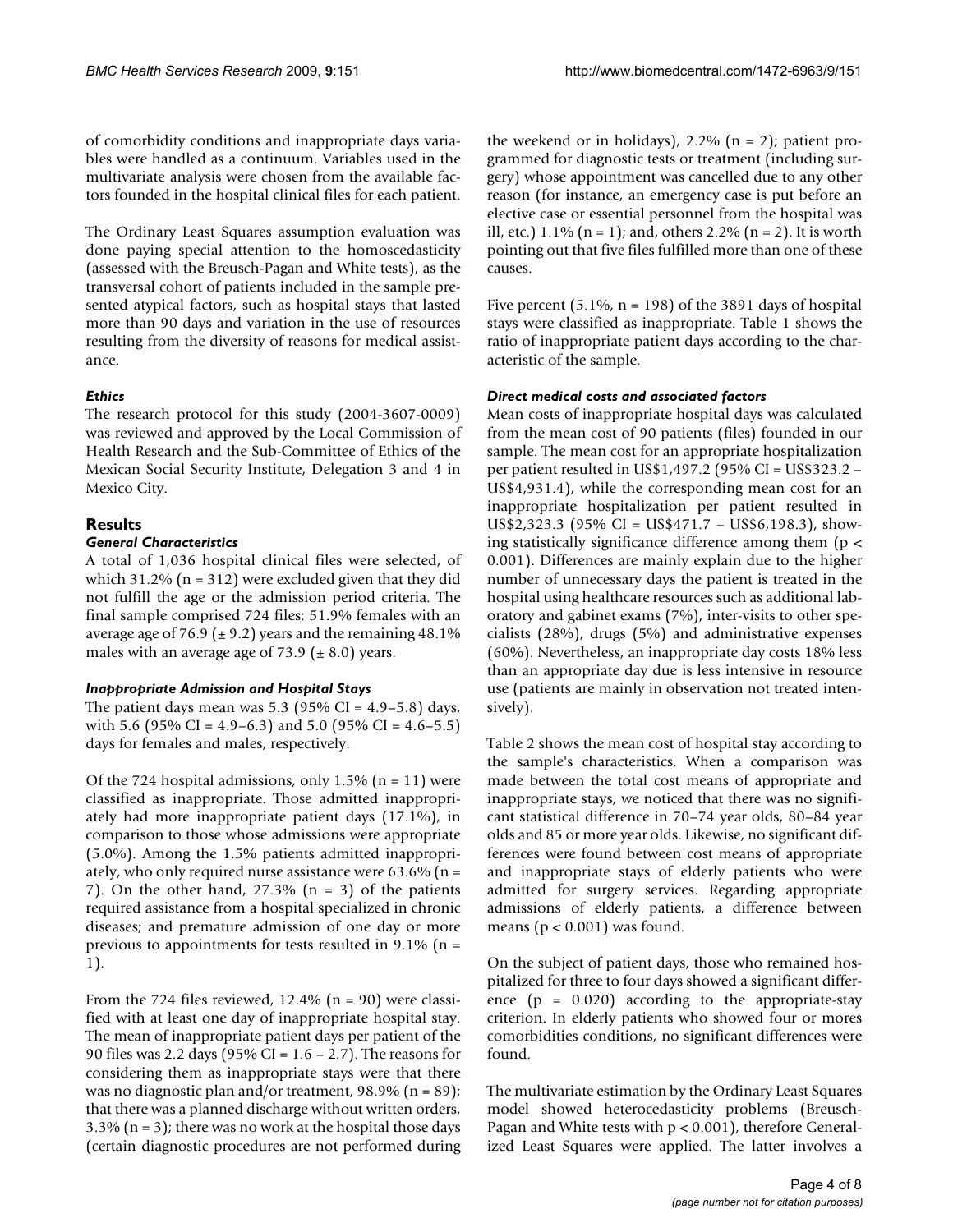| Rate (95% CI)       |
|---------------------|
|                     |
| $5.1(3.4 - 5.9)$    |
|                     |
| $5.0(3.2 - 5.5)$    |
| $5.2(3-5-6.1)$      |
|                     |
| $5.2(3.3 - 5.8)$    |
| $5.6(3.8-6.1)$      |
| 6.3 $(4.6 - 6.9)$   |
| $7.0$ $(5.6 - 7.4)$ |
| $2.4(1.3 - 3.2)$    |
| $4.5(2.5 - 5.4)$    |
|                     |
| $8.4(6.5 - 9.2)$    |
| $4.7(4.1 - 5.3)$    |
|                     |
| $5.0(4.3 - 6.4)$    |
| $17.1 (6.3 - 23.2)$ |
|                     |
| $2.2$ (1.4 – 2.8)   |
| $5.7(4.8-6.5)$      |
| $4.0(3.4 - 4.4)$    |
| $4.0(3.2 - 4.7)$    |
| $4.8(4.0 - 5.5)$    |
| $6.5(6.1 - 6.9)$    |
|                     |
| $5.3$ (4.7 – 5.8)   |
| $9.4(8.1 - 11.3)$   |
| 5.1 $(4.3 - 5.8)$   |
| 3.1 $(2.8 - 3.6)$   |
| $5.2(4.9 - 6.3)$    |
|                     |

<span id="page-4-0"></span>**Table 1: Appropriate of admission and patient days.**

regression model that is worthy to identify significant associated factors of hospitalization costs. As a dependent variable the hospitalization costs (previously transformed using the logarithm method) was used and on the right side, independent variables included in the regression model were: sex, age, inappropriate admission  $(0 =$  appropriate, 1 = inappropriate), total length of stay (appropriate + inappropriate days), comorbidities and the number of inappropriate days only. Results are shown in Table [3](#page-5-1). The significant variables ( $p < 0.05$ ) obtained through this model were, the intercept, age, inappropriate-patient days and the total number of patient days. As was expected, the latter had the greatest impact on the hospital-stay costs. Therefore, the multivariate regression showed that the hospitalization costs are highly associated with the age, total length of stay and the inappropriate length of stay.

## **Discussion**

This study reported a 12% rate of inappropriate hospitalization use, which falls within the 5% to 74% [[18](#page-7-17),[20-](#page-7-18)[26\]](#page-7-19) ranges reported in literature.

It is worth to mention that this study has methodological weaknesses derived from the retrospective review of the clinical files and from the quality of its design; consequently it is possible that insufficient or incomplete information could generates estimate biases. Overall resource use could be underestimated and consequently, hospital stays costs could be affected [\[27](#page-7-20)[,28](#page-7-21)].

On the other hand the study presents a selection bias related to the design of the study. Due to feasibility, those who were not admitted to the hospital were not included. Consequently the rate of false negative could be underestimated. A second stage of this study could be to test the AEP criteria in the emergencies room [\[16](#page-7-14)].

In spite of its weaknesses, this study is not based on certain assumptions, such as that the assistance services are always appropriate from the viewpoint of the specialist doctor who renders them, or that some socio-economic factors and clinical circumstances affect the illness' evolution, justifying hospital admission [[16,](#page-7-14)[27\]](#page-7-20). To overcome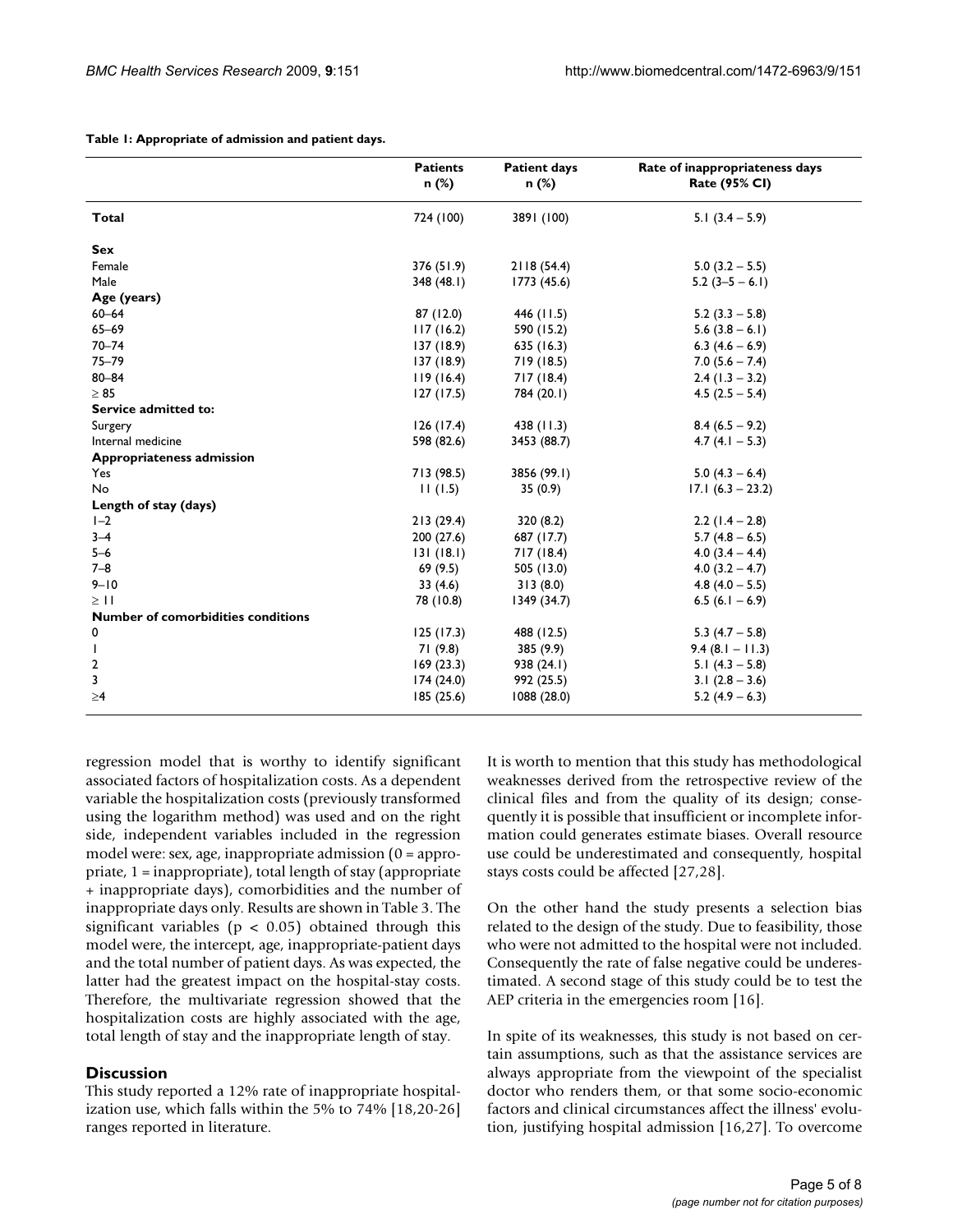|                                           | Cost of hospital stay |                        |               |                         |             |
|-------------------------------------------|-----------------------|------------------------|---------------|-------------------------|-------------|
|                                           | <b>Appropriate</b>    |                        | Inappropriate |                         |             |
|                                           | Mean                  | (95% CI)               | Mean          | (95% CI)                | P           |
| Sex                                       |                       |                        |               |                         |             |
| Female                                    | 1,555.6               | $(319.4 - 5, 413.1)$   | 2,528.0       | $(665.7 - 5,817.9)$     | p < 0.001   |
| Male                                      | 1.432.5               | $(328.4 - 4, 459.5)$   | 2,132.0       | $(470.6 - 6.012.7)$     | p < 0.001   |
| Age (years)                               |                       |                        |               |                         |             |
| $60 - 64$                                 | 1,409.4               | $(317.2 - 3,762.7)$    | 2,183.2       | $(1,031.0 - 4,789.2)$   | $p = 0.018$ |
| $65 - 69$                                 | 1,261.6               | $(314.3 - 3, 105.3)$   | 3,374.0       | $(481.0 - 16,991.7)$    | $p = 0.001$ |
| $70 - 74$                                 | 1,397.5               | $(336.6 - 4, 234.4)$   | 1,703.3       | $(475.8 - 3,582.2)$     | $p = 0.239$ |
| $75 - 79$                                 | 1,504.2               | $(327.5 - 5,658.4)$    | 2.393.7       | $(598.0 - 7, 413.3)$    | $p = 0.010$ |
| $80 - 84$                                 | 1.679.5               | $(299.8 - 5,665.7)$    | 2,395.0       | $(835.4 - 5,451.9)$     | $p = 0.116$ |
| > 85                                      | 1,696.3               | $(394.6 - 4, 618.6)$   | 2,283.6       | $(1,002.3 - 3,887.6)$   | $p = 0.062$ |
| Service admitted to:                      |                       |                        |               |                         |             |
| Surgery                                   | 1,191.8               | $(334.3 - 5,059.3)$    | 1,611.3       | $(362.1 - 3,596.7)$     | $p = 0.197$ |
| Internal medicine                         | 1,536.0               | $(317.8 - 4.871.3)$    | 2,456.2       | $(655.0 - 6,594.5)$     | p < 0.001   |
| <b>Appropriateness admission</b>          |                       |                        |               |                         |             |
| Yes                                       | 1,497.2               | $(323.2 - 4.931.4)$    | 2,278.0       | $(763.6 - 5,942.1)$     | p < 0.001   |
| No                                        | <b>NA</b>             |                        | 2,515.3       | $(363.7 - 14,772.5)$    | <b>NA</b>   |
| Length of stay (days)                     |                       |                        |               |                         |             |
| $1-2$                                     | 683.0                 | $(202.4 - 1,623.6)$    | 365.8         | $(355.9 - 375.6)$       | $p = 0.179$ |
| $3 - 4$                                   | 1,016.3               | $(512.2 - 1,978.7)$    | 1,239.5       | $(476.1 - 2,855.7)$     | $p = 0.020$ |
| $5 - 6$                                   | 1,548.3               | $(835.4 - 2,466.1)$    | 1,403.0       | $(939.8. - 2, 169.4)$   | $p = 0.210$ |
| $7 - 8$                                   | 2,019.1               | $(1, 195.4 - 2,991.3)$ | 1,867.8       | $(1, 181.6 - 3, 145.1)$ | $p = 0.350$ |
| $9 - 10$                                  | 2.351.6               | $(1,546.6 - 3,197.5)$  | 2.398.4       | $(1.554.1 - 3.171.2)$   | $p = 0.813$ |
| $\geq$ 11                                 | 4,141.7               | $(2,055.5 - 7,246.8)$  | 4.490.7       | $(1,935.5 - 14,042.9)$  | $p = 0.562$ |
| <b>Number of comorbidities conditions</b> |                       |                        |               |                         |             |
| 0                                         | 1,486.8               | $(320.6 - 4,883.8)$    | 2,266.0       | $(585.1 - 6,778.6)$     | $p = 0.038$ |
| $\mathbf{I}$                              | 1,369.7               | $(334.3 - 3,002.8)$    | 2,425.8       | $(1,052.4 - 3,605.6)$   | p < 0.001   |
| $\overline{\mathbf{c}}$                   | 1,413.8               | $(332.2 - 4, 115.5)$   | 1,943.6       | $(684.3 - 4, 110.3)$    | $p = 0.010$ |
| 3                                         | 1,659.6               | $(346.3 - 6,202.7)$    | 2,900.7       | $(576.6 - 12,091.9)$    | $p = 0.005$ |
| $\geq 4$                                  | 1,477.1               | $(282.4 - 4, 272.3)$   | 2,051.4       | $(600.7 - 5, 048.5)$    | $p = 0.106$ |

<span id="page-5-0"></span>**Table 2: Cost of hospital stay in the studied elderly patient sample**

**NA** = Not Apply

these circumstances, the AEP instrument was used to collect the information. This instrument is characterized by its high reliability and adequate validity to identify inappropriate hospital use [\[16](#page-7-14)[,17](#page-7-15)].

In our study, the cause to classify hospital stays as inappropriate were attributable to the specialist doctor and/or

<span id="page-5-1"></span>

| Table 3: Generalized Least Square model using as dependent         |
|--------------------------------------------------------------------|
| variable the transformed logarithm of hospital costs ( $n = 724$ ) |

| Variable                    | $\beta$ (SD)    | p-value |
|-----------------------------|-----------------|---------|
| Intercept                   | $-135.0(3.3)$   | < 0.001 |
| Sex                         | 12.4(39.5)      | 0.712   |
| Age                         | 4.9(2.2)        | 0.005   |
| Inappropriateness admission | $-135.0(223.1)$ | 0.075   |
| Patient days                | 222.2(3.7)      | < 0.001 |
| Comorbidities               | 7.7(14.0)       | 0.708   |
| Inappropriateness days      | $-39.7(12.8)$   | 0.001   |

β **=** Parameter estimate for each variable considered in the GLS model

**SD =** Standard Deviation

organizational type, and could be solved by implementing interventions in the hospital assistance process, as reported in Sweden. In a study carried out at the internal medicine services of a university hospital, 15% of hospital stays were considered as inappropriate. In response to this, an intervention was implemented in the hospital assistance process resulting in a reduction of up to 9% of inappropriate stays [\[29](#page-7-22)].

Nevertheless, an important element to consider in the design of any strategy of this type is that patient days necessary for the recovery of the patient are difficult to determine. We must bear in mind that response to treatment is different in each individual and is frequently conditioned by the severity of the illness and its evolution time (which to begin with, led to the problem that caused the hospitalization), the patient's age (which in a certain way represents the individual's biological reserve), the presence and severity of comorbidities, timely medical assistance, psychological and emotional condition of the patient, as well as support of the social networks the patient has available [[30](#page-7-23),[31\]](#page-7-24).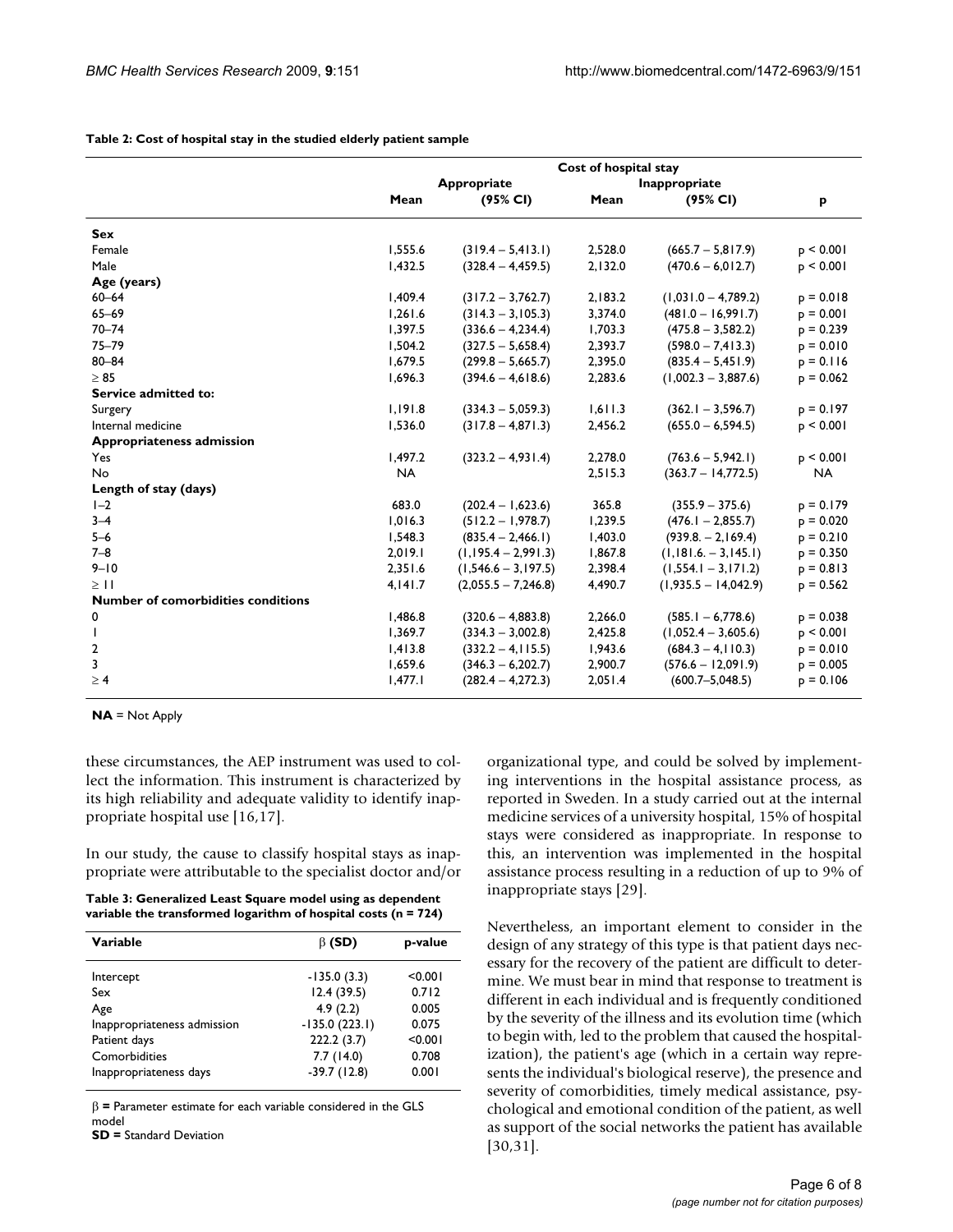In our study it was possible to identify that elderly patients admitted inappropriately had more inappropriate patient days (17.1%), in comparison to those whose admissions were appropriate (5.0%). Regarding costs, inappropriate stays were 55.2% higher than the appropriate stays. The frequency of inappropriate admissions was lower than we expected. This result can be due to the fact that a hospital with a high demand for services and with low resources, such as the hospital in which the study was carried out, would render evaluation of the pertinence of the hospital admission of an individual more rigorous. This was not a private hospital and/or one with private medical insurance so it strengthens the possibility that the hospital admissions and stays increases in those who really do need it. However, the study presents a selection bias related to the design of the study. Due to feasibility, those who were not admitted to the hospital were not included and the rate of false negative could be underestimated. Consequently our study included only appropriately and inappropriately admitted patients. A second stage of this study must be to evaluate the AEP criteria in the emergencies room to be able to evaluate patients inappropriate and appropriate non-admitted patients to the hospitalization areas.

Heterocedasticity problems of the Ordinary Least Squares regression were mainly due to the heterogeneous characteristics of the patients and the diversity of resources used when the patient days number increased. The dependent variable was transformed applying the natural logarithm, process which did not stabilize the variance. Accordingly, a Generalized Least Squares model was used to correct said heterocedasticity problems. The results show that age, number of patient days and inappropriate patient days are variables that have an effect on hospital-stay costs. Hence it was identified that every year of the patient's life tends to increase total hospitalization costs to US\$4.9, while every appropriate patient day raises them close to US\$222.2.

On the other hand, the daily cost of inappropriate hospital-stay increases the total hospitalization cost to US\$182.3. This states that daily inappropriate costs are 18% under daily appropriate costs due a lower intensive medical care. Therefore, this inappropriate patient day cost reflects the fact that, in view of a lack of an additional diagnostic and/or treatment plan in the clinical file, all the resources for patient assistance are not used as in the case of appropriate hospital-stay. This includes also other resources such as laboratory tests and office examinations, as well as inter-visits to other specialists.

This evaluation identifies that there is an inappropriate and unnecessary use of hospital service resources provided to the elderly patients. In other words, a variety of human and technical resources and infrastructure are used in circumstances were they are not indicated form a strictly medical viewpoint, leading to a raise of hospitalstay costs. Authors recommend that in the future this type of studies should be carried out for elderly patients with specific diseases.

The elderly population has been identified as the greatest consumer of health services, generating expenses which mainly arise from their hospitalization in medical centers [[32](#page-7-25)]. Health Systems around the world are facing very similar challenges. Particularly in Latin America, where the demographic transition has been too fast, the increasing demand of health services by the elderly is a common issue.

It is well known that hospital resources are not used in a proper way. In some occasions, elderly patients receive services that they do not really need. Others, benefits received are not significant or the care given at the hospital could be given through other health care schemes less expensive and more appropriate such as nurses at home, day care hospitals and so on [[33](#page-7-26),[34\]](#page-7-27). In that sense, our results are of interest for countries with similar social security systems. Mexico, as many other developing countries, has to move on to different organization models. Consequently, even when costs obviously can not be generalized, the whole sense of the paper can be of important for other regions.

Therefore, an improvement of elderly patient's assistance and an optimum utilization of medical assistance resources, especially of the hospitalization services, represent an important challenge for health service providers worldwide.

#### **Conclusion**

Elderly patients who were inappropriately hospitalized had a higher rate of inappropriate patient days. The average of inappropriate patient days cost is considerably higher than appropriate days. In this study, inappropriate hospital-stay causes could be attributable to physicians and current organizational management.

#### **Competing interests**

The authors declare that they have no competing interests.

#### **Authors' contributions**

JFM-Q originated the idea for this study, did the research proposal, data analysis, and prepared the manuscript. CG-P, IC-H, and TJ-C contributed to the research proposal, reviewed the analysis, and participated in the preparation of the manuscript. CE-B participated in the interpretation of the data and in the discussion of the paper. GM-C participated in the research proposal and reviewed the man